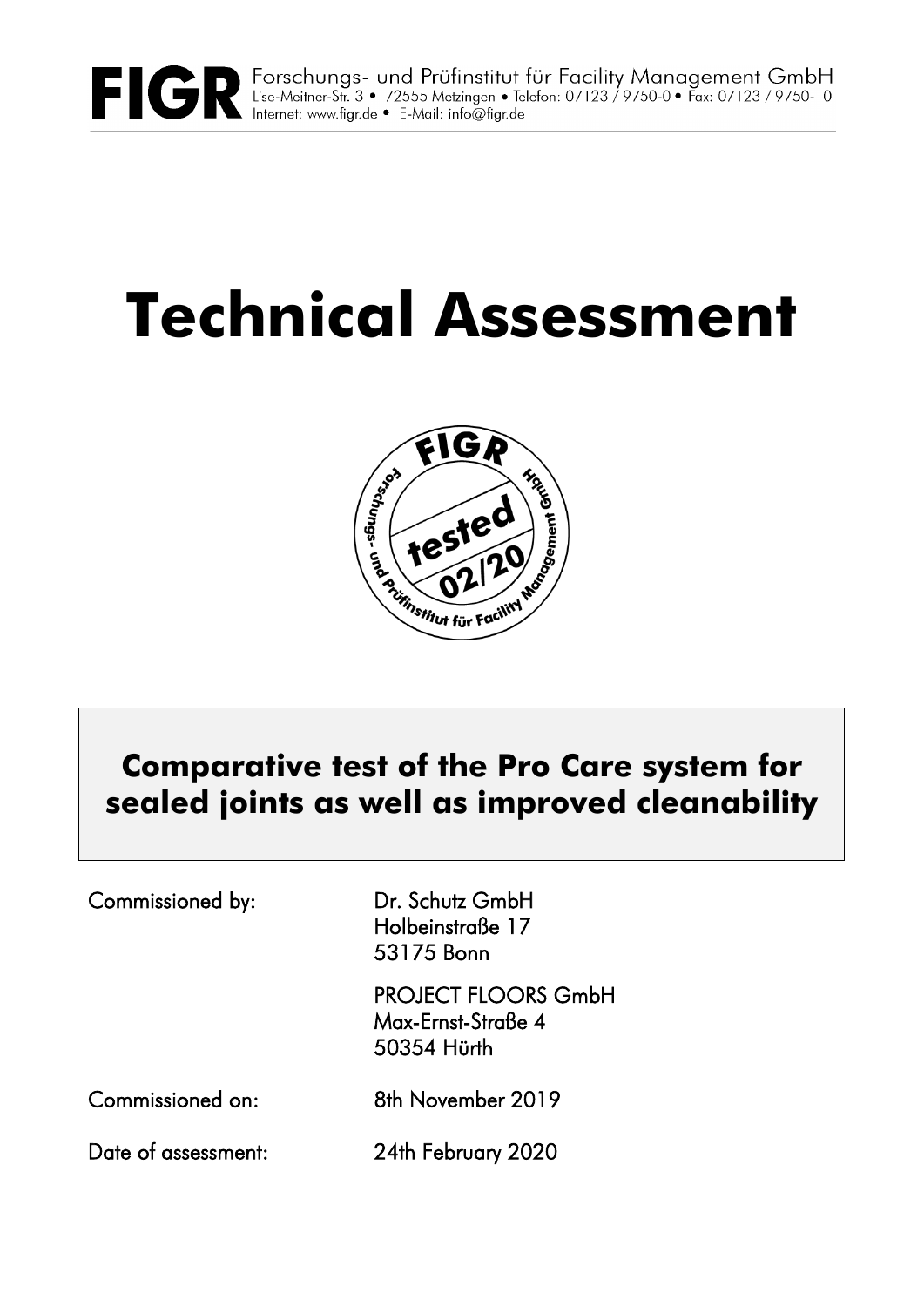| Contents | Page |
|----------|------|
|----------|------|

| 4.0 | Summary                                     |   |
|-----|---------------------------------------------|---|
| 3.4 | Results of Trial                            | 4 |
| 3.3 | Description of Trial                        | 3 |
| 3.2 | Treatment materials                         | 3 |
| 3.1 | Test surfaces                               | 3 |
| 3.0 | Testing the Impermeability of Sealed Joints | 3 |
| 2.0 | Description of System                       | 3 |
| 1.0 | Scope of Assessment                         | 3 |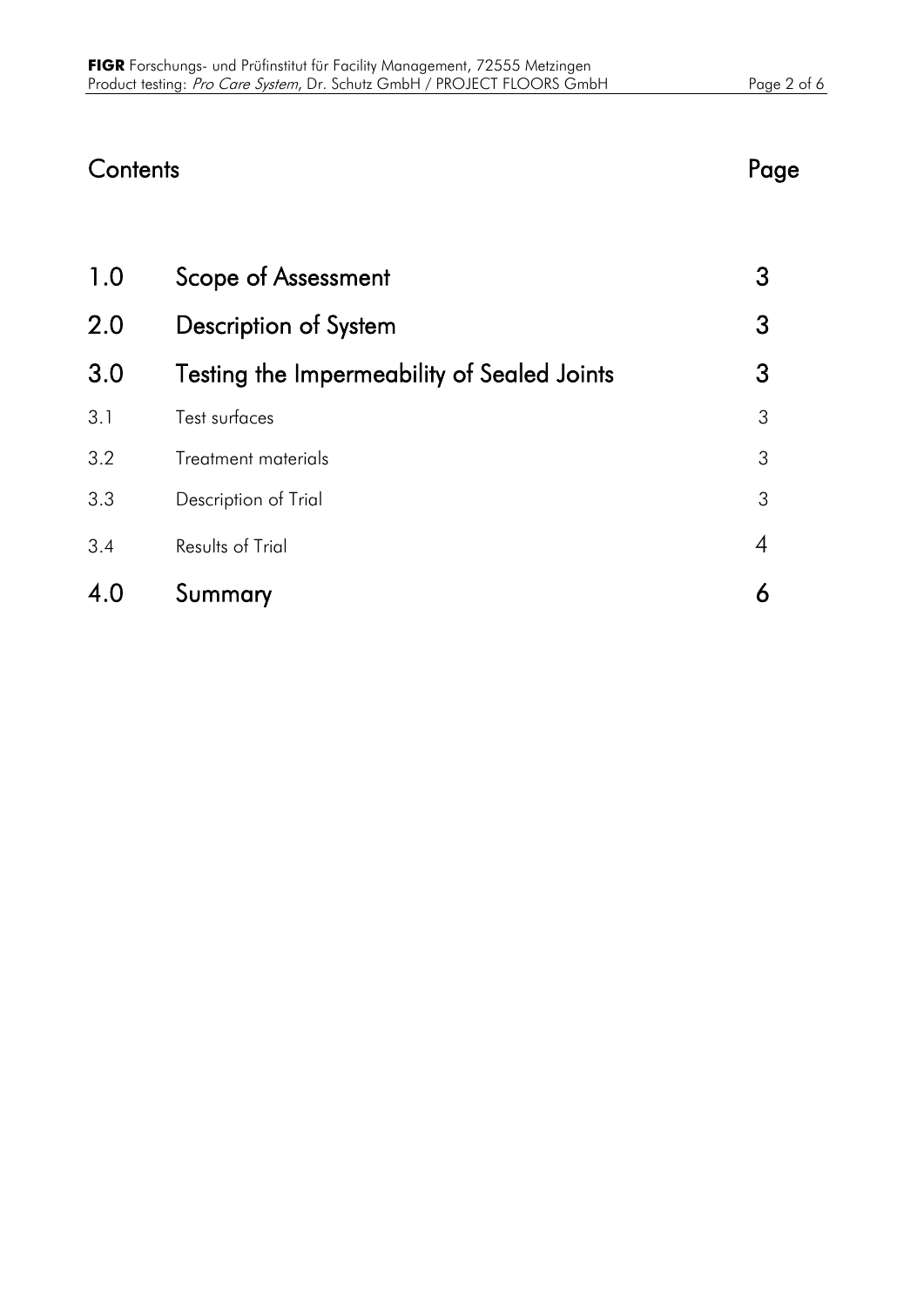# 1.0 Scope of Assessment

Testing LVT (luxury vinyl tiles) in the form of planks or tiles with and without Pro Care System, with regard to the effective sealing of joints and soiling characteristics.

# 2.0 Description of System

The Pro Care System is a supplementary 2-component sealing of PROJECT FLOORS LVT coverings with Dr. Schutz PU Sealer or PU Anticolor.

# 3.0 Testing the Impermeability of Sealed Joints

#### 3.1 Test surfaces

LVTiles from the collection floors@work of PROJECT FLOORS served as test surfaces, which were glued to two transparent glass plates, in order to be able to recognize possible leakage or penetration of cleaning or disinfectant solutions.

In order to allow an untreated reference surface for every test surface, half of each of these were scoured with Clean & Strip (Dr. Schutz), diluted in a ratio of 1:5 with water and using a (green) grit-brush. After vacuuming off the strip-cleaning solution, these same surfaces, using an Abranopp extreme pad (Dr. Schutz) were rinsed with clear water and that water removed with a wet-suction cleaner.

After the complete drying of the test surfaces, PU Sealer satin (Dr. Schutz) was applied to one strip-cleaned half, and the other half was sealed with PU Anticolor satin (Dr. Schutz). These sealers were applied in two coats, crosswise with a roller, using approx. 50ml/m2 with the Aquatop roller (Dr. Schutz).

#### 3.2 Treatment materials

For carrying out the trials, the commissioner specified the following products:

- Disinfectant Cleaner K (Dr. Schutz), applied in a 5% concentration for the test surfaces: PU Sealer satin / untreated reference surface
- PU Cleaner (Dr. Schutz), applied in a 0.5% concentration for the test surfaces: PU Anticolor satin / untreated reference surface.

For better visualization of possible leaking of the treatment materials, a dye solution was added to them.

### 3.3 Description of Trial

The half-sealed test surfaces were wet-mopped in a single step with the treatment solution, as described in point 3.2, over the entire area 25 times. For this purpose a velour-type of microfibre wide-mop cover, spanned across a holder, was immersed in the treatment solution and slightly squeezed out with a flat press.

After the drying stage of each mopping step the rear side of the test surfaces was assessed for possible leakage of the dyed treatment solution.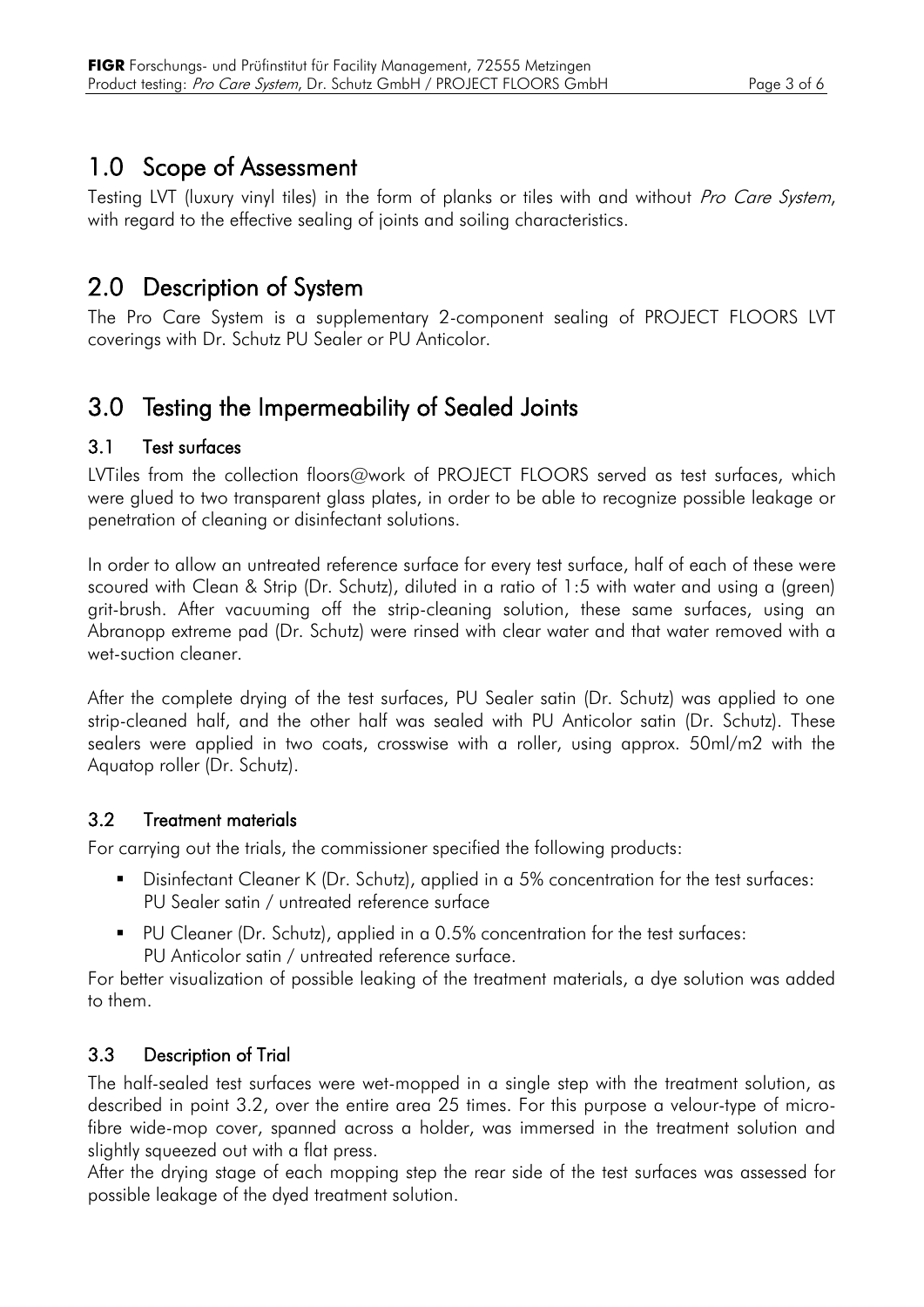#### 3.4 Results of Trial

On both of the sealed test surfaces no leakage of the treatment solution could be discerned after being wet-mopped 25 times.

On the non-sealed test surfaces penetration of the PU Cleaner solution could already be discerned after being mopped 5 times and with the Disinfectant Cleaner K solution penetration could be identified after mopping 6 times.



Figure 1: Penetration of dyed Disinfectant Cleaner K solution after wet-mopping 6 times on the unsealed half



Figure 2: Penetration of dyed PU Cleaner solution after wet-mopping 5 times on the unsealed half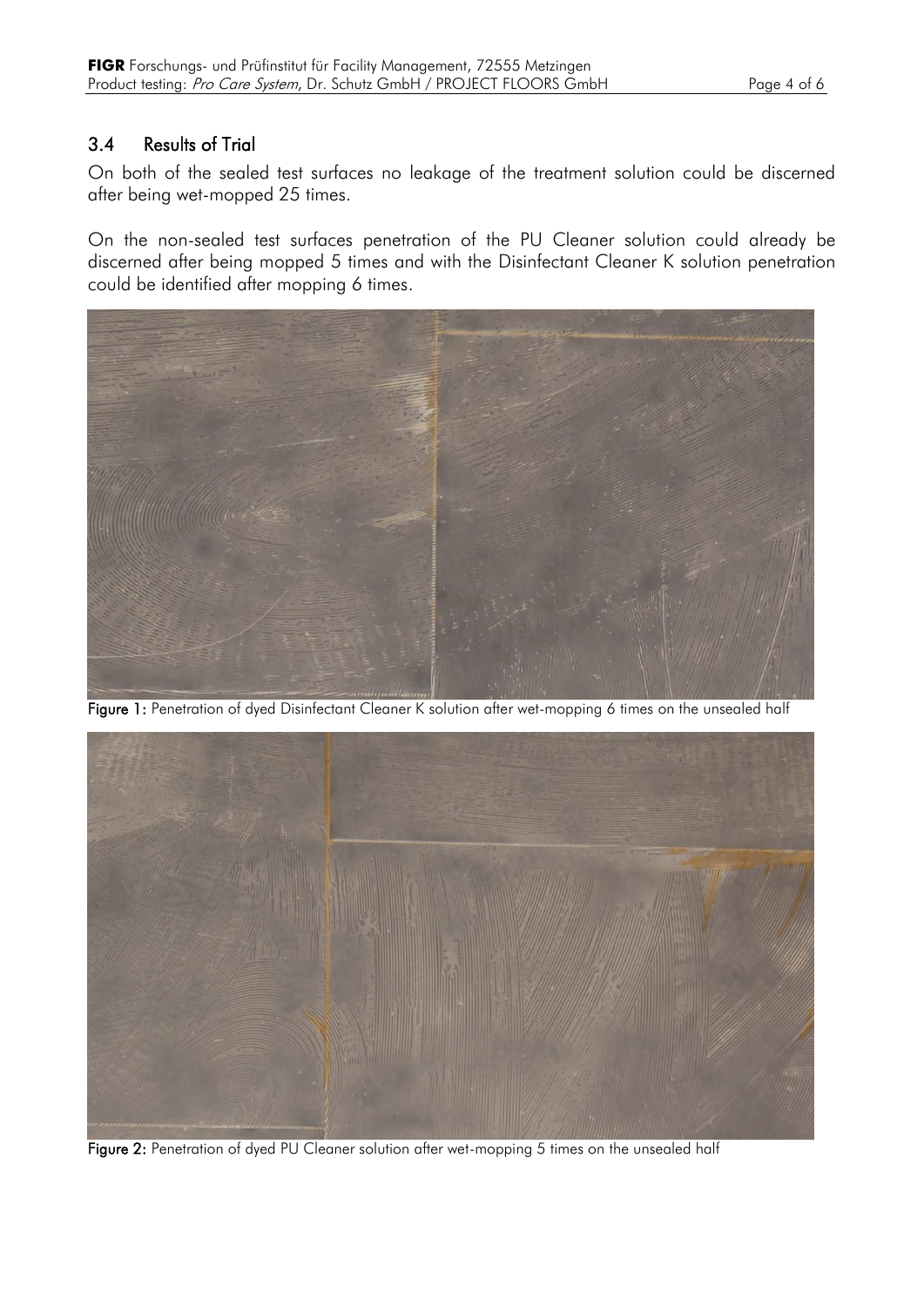In addition to the waterproof closure of joints, the sealed test surfaces clearly show a lower soiling by the dyed treatment solutions, compared to the unsealed reference surfaces.



Figure 3: after 25 times wet-mopping with dyed Disinfectant Cleaner K solution; on the left PU Sealer satin, on the right unsealed



Figure 4: after 25 times wet-mopping with dyed PU Cleaner solution; on the left PU Anticolor satin, on the right unsealed